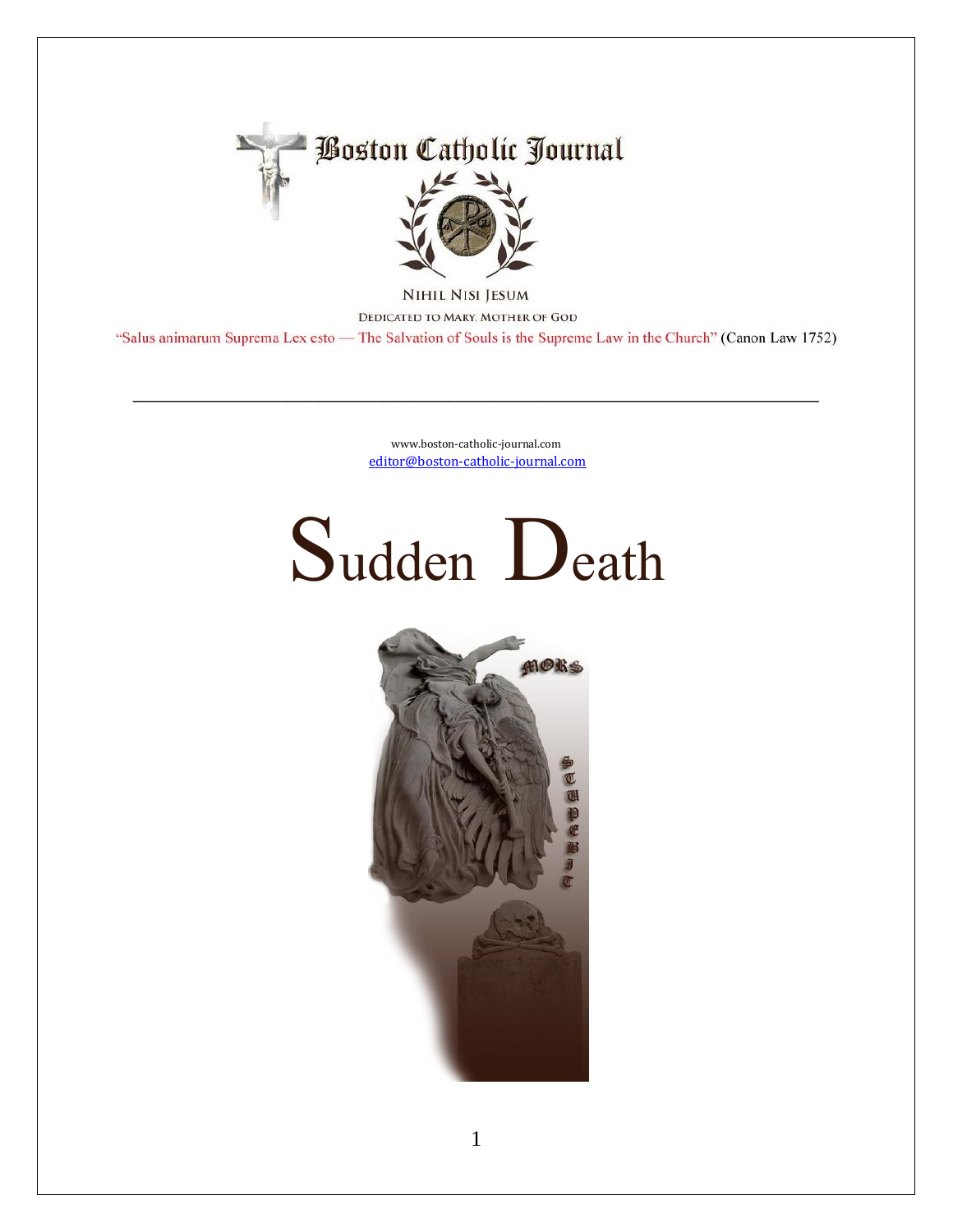## **A Time to Reap**

"Take heed to yourselves, lest perhaps your hearts be overcharged with surfeiting and drunkenness, and the cares of this life, and that day come upon you suddenly. For as a snare shall it come upon all that sit upon the face of the whole earth." (St. Luke 21.34-36)

## **Sudden Death**

Last night, as I sat immersed in writing, out of nowhere a tremendously brilliant flash filled the room accompanied instantly by an ear-shattering clap of thunder. There was no lapse between the lightning and the thunder. They came together with utter instantaneity. It appeared that a bomb had exploded against my house. I was startled, unable to comprehend what had occurred, except that it was breathtakingly instant, totally unexpected, completely unanticipated.

I had once been told by Franciscan Father Benedict Groeschel that in thunder we hear something of the judgment of God. It is primordial, instinctual. It is foreboding, fraught with the imminent approach of danger, impending destruction, a distant,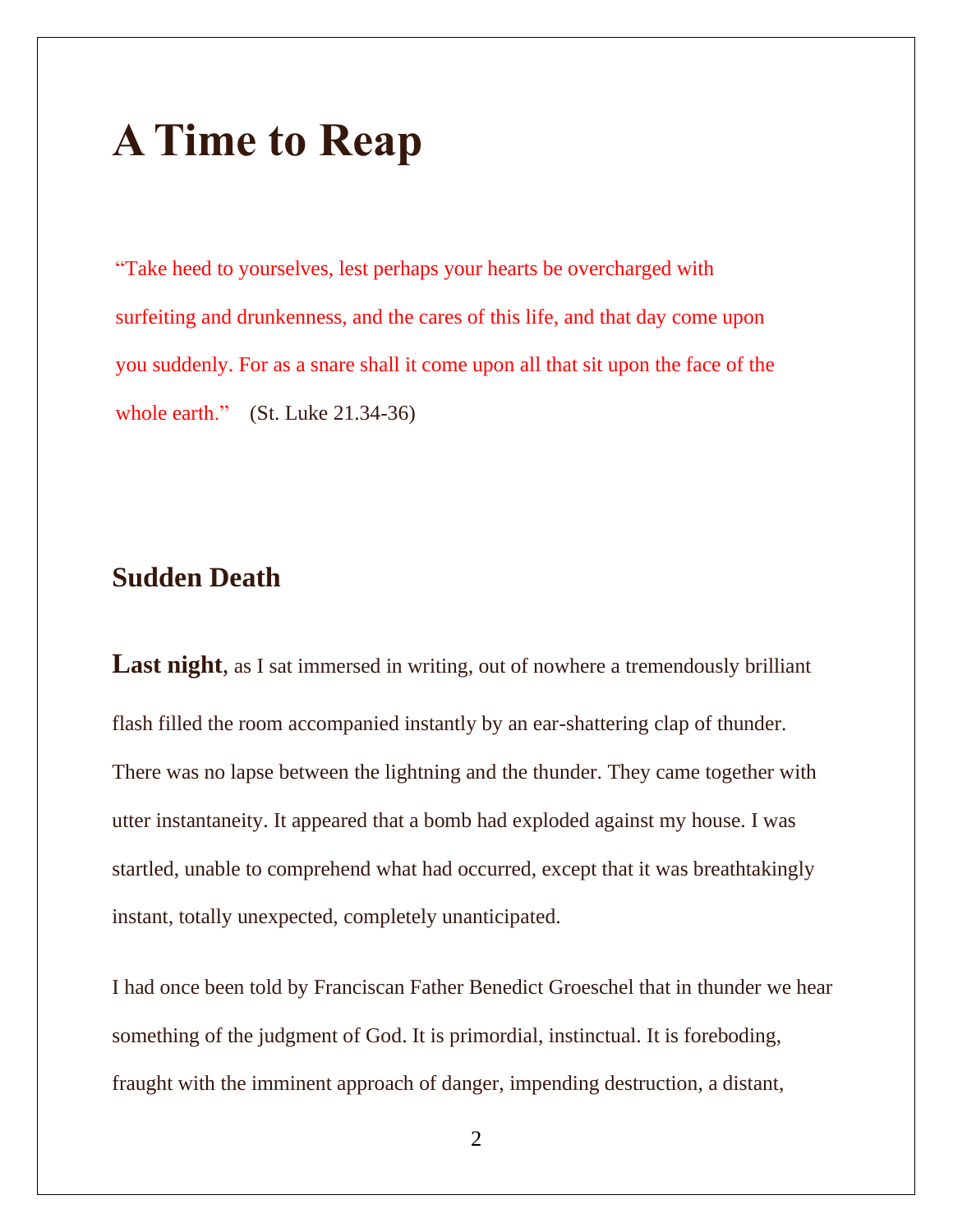muttered anger boding the approach of something inimical to life. Even an atheist, I am convinced, hears something of his sins, and something of judgment, in that portentous rumble that causes the earth to tremble under his feet. It evokes images that all our intellectualizing, all our pretenses, cannot shake.

## **Last night, 153 people from the Greater Boston area died**

For many of them, death came like that clap of thunder. Immersed in many things, and thoughtless of any storm, before they knew what had happened, they had died. They did not get to shut down their computers, turn off their televisions, or put their book neatly on the table beside them. It struck instantly, like a storm ... or a thief ... in the night.

No time for that "Act of Contrition" indefinitely postponed until it could not be uttered.

"I love you."

"I am sorry."

"Tell my brother ..."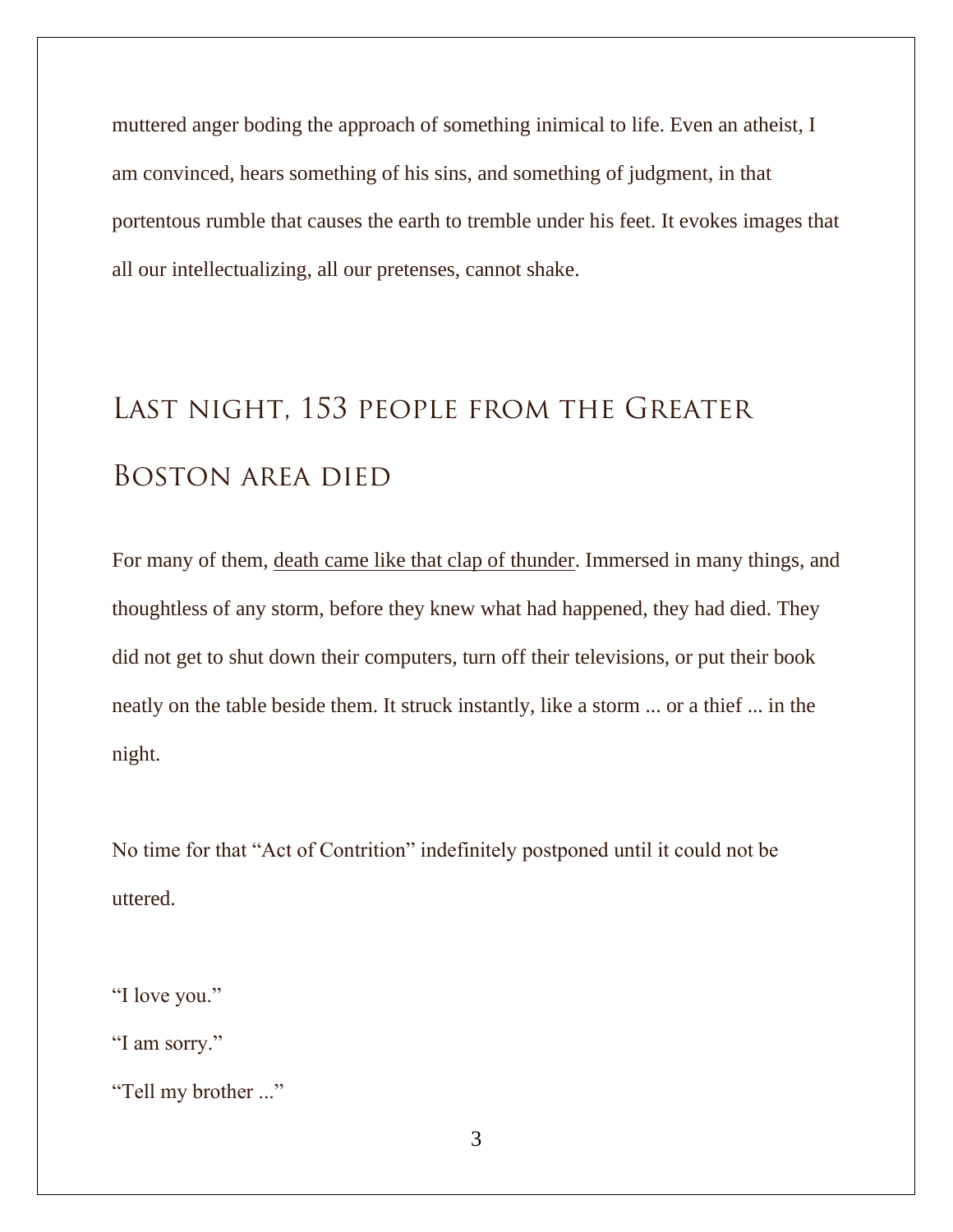In the blink of an eye it all falls away. No time. Not even for words. And no bargaining ... no postponing ...

It will be stunning — for it will have found you utterly unprepared. A millisecond stands between you and death. Hardly time for the realization, let alone preparation. It will have come. *Mors stupebit*. Death struck. It came ... and found you busy ...

That Confession you were going to make "someday"; that amending of your life that you "soon" would undertake; the sins that you had resolved to renounce "beginning tomorrow"; the pardon you would seek from someone you had harmed – in a thundering instant, your pretensions are removed ... and you are stunned, staggered. You were *sure*, *certain* of the next minute, the next hour, the next day.

So were many — perhaps most — of the 153 people who died last night.

Think about it. Like the 153 people who, as of last night, are no more among us, chances are that you will wager against God and still think that you can bargain with death. It will come to another 153 tomorrow, and, like the 153 before them, it will find that it won the wager.